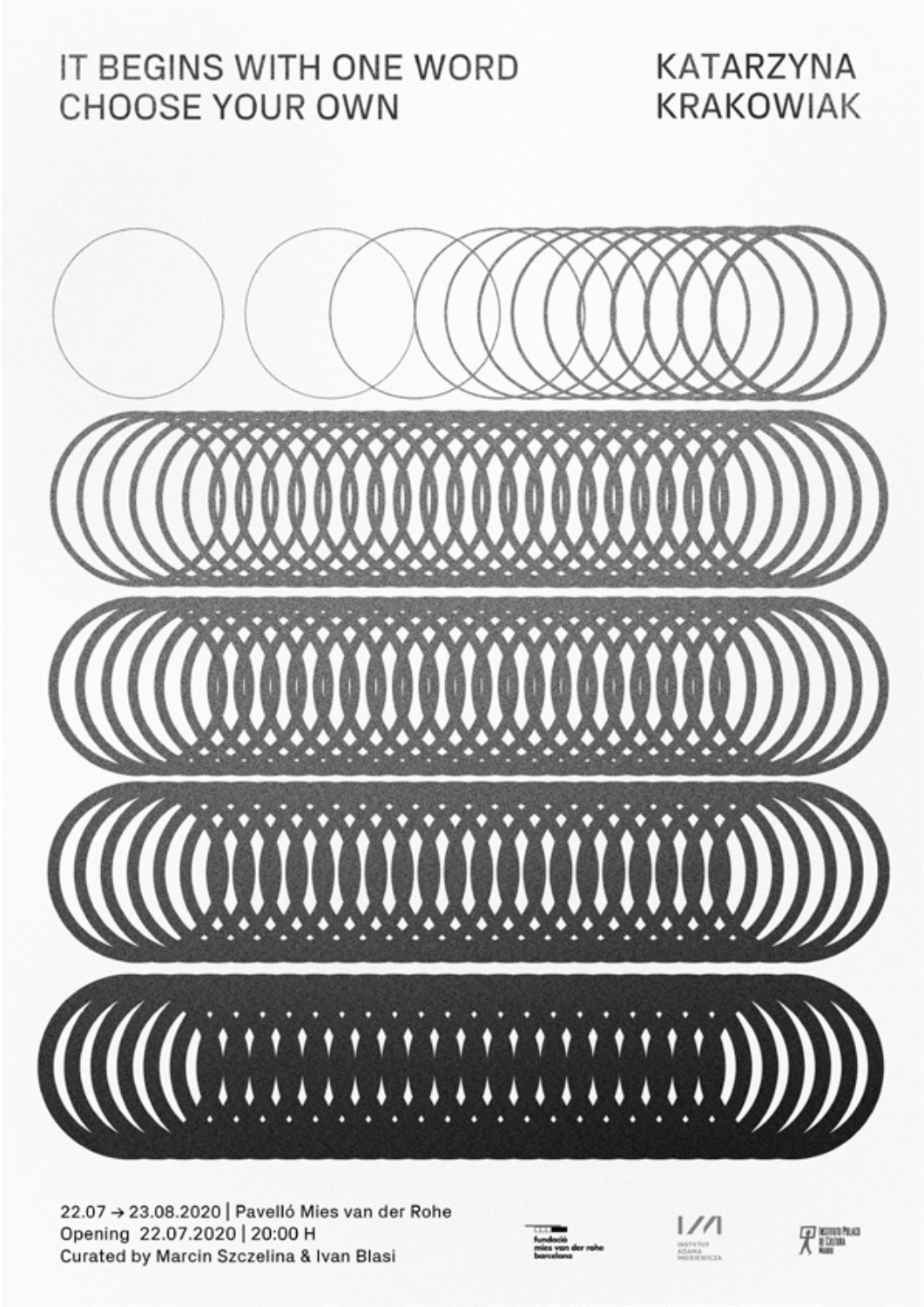## **INTERVIEW BETWEEN ARTIST KATARZYNA KRAKOWIAK AND CURATORS MARCIN SZCZELINA AND IVAN BLASI**

The final steps of the preparation of the intervention in the Mies van der Rohe Pavilion in Barcelona took place during the lockdown due to the COVID-19 pandemic. From Oliva, Warsaw and Barcelona, several online meetings between the artist and the curators took place and shaped the project. Many interesting topics and questions were brought up and this interview summarises these discussions.

**MARCIN SZCZELINA:** When we received the invitation from the Mies van der Rohe Foundation, our first thought was to make a sound installation based on your previous experience and works. We wanted to find a new language, a new narrative about design and architecture through sound. I like the idea of talking about it not as a sound installation but a sound sculpture.

**KATARZYNA KRAKOWIAK:** I've never thought about it as an installation. Maybe because the physicality of sound is very important for me. Working with sculpture always means working with the space between objects. It's never just a sculpture.

**MS:** What was your first feeling when you entered the Mies van der Rohe Pavilion knowing that such an iconic piece of architecture will become the setting of your work?

**KK:** When I saw the architectural plans of the building, I was shocked that Mies van der Rohe had chosen this particular location. Now, when I've been working there for such a long time, I completely understand his decision. I didn't have any expectations. My only problem was that for me this building looks better without people, whereas I consider architecture as something that embraces relations and conversations between people – not only the building itself. This was a challenge for me. But when I enter the Pavilion, I feel like a beautiful person and I can also see that in other people – that this space makes them feel beautiful.

**MS:** I'm asking about that because when I visit a venue that I've read or heard about so many times, I usually feel disappointed – as if reality didn't live up to my expectations. We usually see architectural icons as postcards – photos taken from the best angles, hiding what's behind. Especially nowadays, in the era of Instagram and social media in general. You very often need to show a building through just one picture. Ivan, you travel a lot considering buildings for the Mies van der Rohe Award. Is your experience similar?

**IVAN BLASI:** Even if you check the place on Google Street View, it has nothing to do with what you see when you arrive there. Many people seem surprised by a given space in terms of its scale. "I imagined it bigger" or "I imagined it smaller" – that's something you hear a lot. As for the Barcelona Pavilion, the sentence you very often hear is: "I imagined it bigger". From the architectural point of view, the Pavilion itself tricks us a lot in terms of its size and scale. In fact, it's more than 1 000 m² large, so it's pretty impressive. But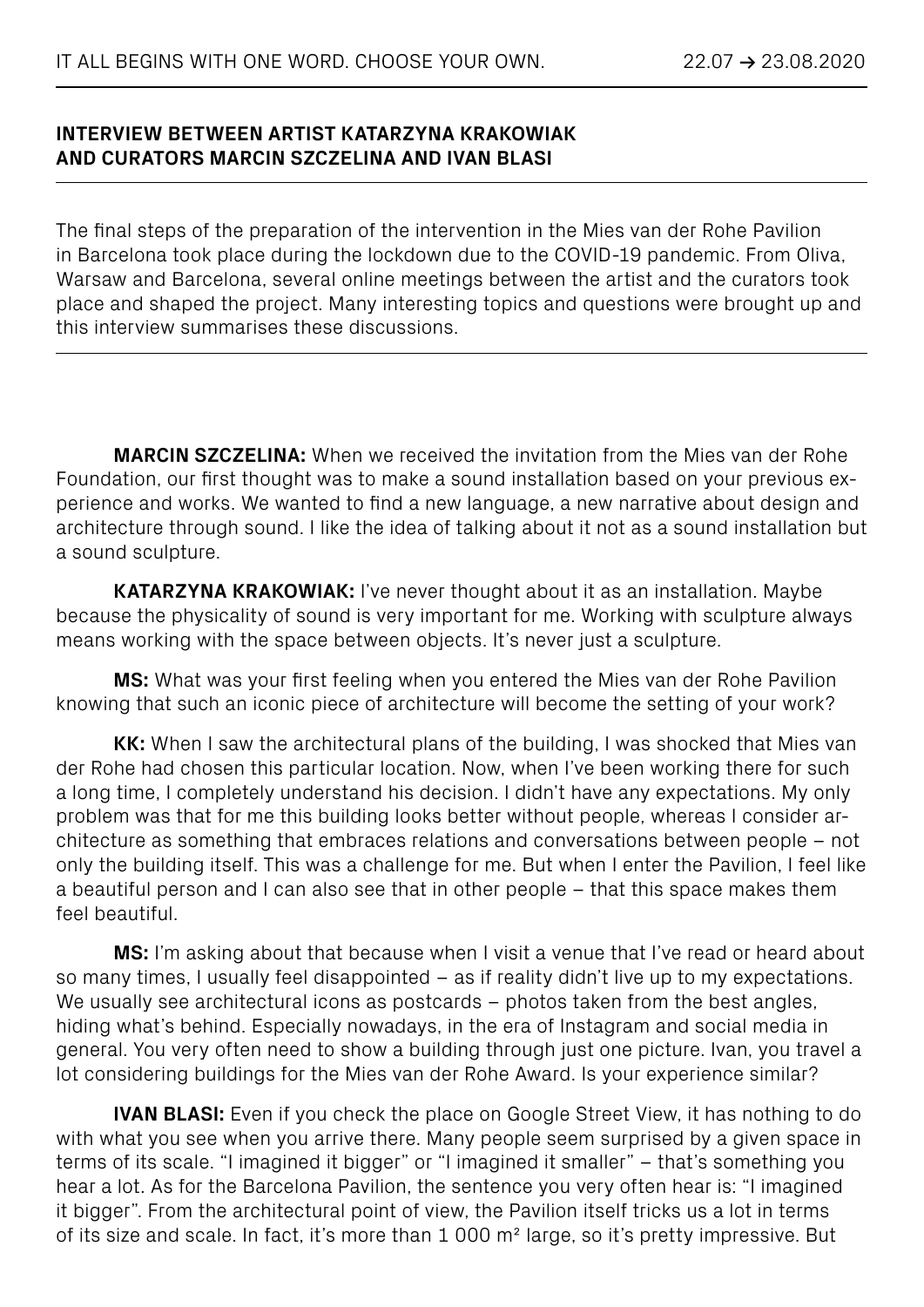it appears well-fitted to human scale. It also has to do with proportions and certain moments when people are inside: there are some spaces where people feel comfortable and some where they feel rather lost. This kind of experience often shocks us because it's hard to convey them only through images. Of course, there are certain cities, like New York, where you feel you've already been there even if it's your first visit. You've seen it so many times in the movies. But I think it's because you've seen life in it – you've seen gangsters, you've seen love stories, you've seen crazy things happening, so you kind of know this human point of view. If we take the postcard metaphor, on one side there's a photo, but on the other side there's space for words with which somebody tells you about their experience from that place.

**MS:** There's this idea of collecting architecture, which also brings up question of preservation of architecture heritage. Not everyone can travel and COVID-19 has made it even more difficult. Is there any possibility to bring architecture to people around the world?

**IB:** COVID-19 has brought new needs in this respect. I like the idea of collecting experiences. It's not that important to have the building itself, it can be both physical and digital. That's something you have in exhibitions or the Biennale.

**MS:** But haven't we been overwhelmed by digital experiences lately? Social media, live streams, curators walking you through exhibitions online, discussions. That's all nice but I feel a bit tired of it.

**KK:** It's very important that we try to stay alive. We need culture, we need art – we need to show that we're trying to survive, even though it's very difficult right now.. And in order to survive, you need to find a new way to communicate. At the beginning of the lockdown, I was somewhat upset that it was accepted so easily: as if we just needed the Internet and a camera to take everything in online. But now I think that it's a time of redefining these tools. I expect that the situation of isolation will motivate us to use online tools in better or different ways. But I agree that it takes us away from physicality – it's very powerful when you can touch something and physically experience the space. I ask myself if there's some other way to experience it.

**IB:** There are limits to visiting as well. When you go to the Colosseum or the Pantheon, you don't really experience the space as you wanted to. Many of us – and I consider myself part of this group – just check off places on the "to visit" list. I think we need to highlight the enjoyment and awareness of the importance of being in the Pantheon instead of just taking selfie there. If you're just interested in that selfie, your experience of the visit is not that far-removed from a digital experience. There are also places that you can't experience on your own as they are always overcrowded. For example, my experience of the Mona Lisa was better online than at the Louvre because I was not able to see it through the crowd. So it also has to do with the scale of the situation.

**KK:** I've never visited the Vatican because whenever I tried, there were so many people that I resigned. When you visit the Louvre, you can only spend around three seconds in front of the Mona Lisa, so it's also a question of available time. My experience is also always connected with other people – it's important to see how they react, what kind of feelings I can see on their faces. For me this is an integral part of an artwork, concert or performance. It's something I miss now and I'm trying to imagine how it will look like in the future.

**IB:** This is what's interesting about the piece you are preparing for the Pavilion. It can work when nobody is there, with just one person inside, or else with a huge crowd. Working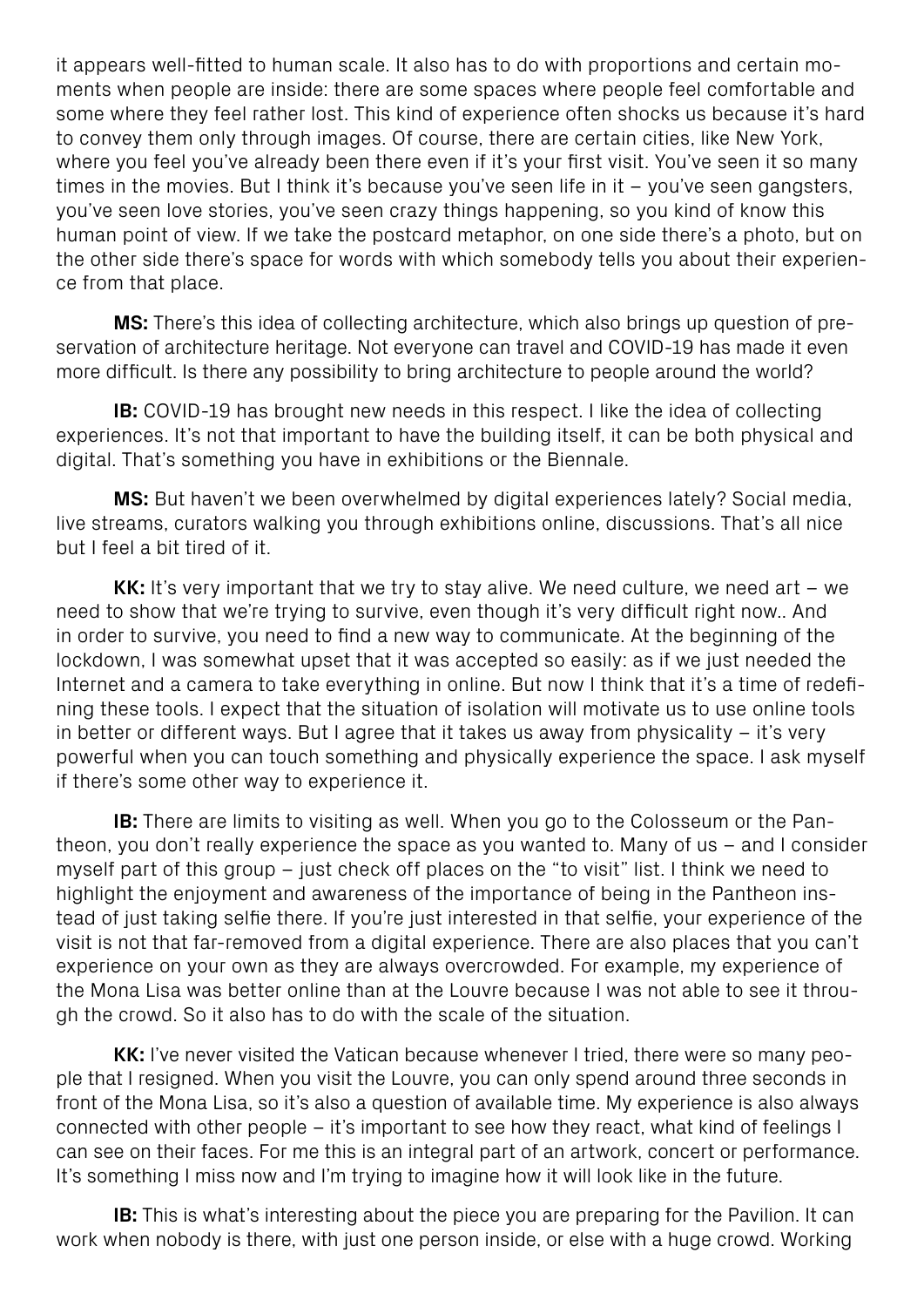with the Pavilion this way, where the experience can be so different depending on the situation, you've foreseen how people can react – not only to the piece, but also to the building.

**KK:** I've analysed situations when people listen, for example when they are at museums and galleries. People treat spaces very differently when they try to listen. A very interersting thing about the Pavilion is that people move in a similar way as in a sound installation – they try to hear more and they walk very slowly. Maybe they try to understand and read the building like a book.

**MS:** Now that you've mentioned reading, it reminds me of letters between Mies van der Rohe and the Foundation. I like the idea of calling your piece a letter made of letters sent by people from around the world. At first we've been talking about it in terms of words and finding a new language of communication, but if we think about it in the context of a letter, we'll find a lot of connections between your work, the Pavilion itself and the communication between Mies and the Foundation about rebuilding the Pavilion.

**KK:** We're going back to the letter format, but in a certain way we're also asking Mies for permission to rebuild the Pavilion and we're going through the technical details of it. And we are sending out the letter of invitation to people to join the project and send us words they consider important. In the context of the current global lockdown, we want to offer people hope, send them a message that we can build a new composition together. And I think it's important that it remains site-specific, that we're in conversation with the Pavilion. After one hundred years, we're asking about Modernism, architectural icon and all of these important words. But it's mainly a question about our future. So many things come together here and this project gives me a lot of energy. At the beginning of the pandemic I wanted to postpone it, but then the momenct came when I said to myself "no" – the situation has changed but we cannot postpone life.

**IB:** The project does not need to come to an end when people answer our letter. We can answer them back.

**KK:** Yes. It's a question of collaboration and how to get together in these new circumstances. There's some kind of energy and we will see what this energy gives us. I imagine that we will try to play these words to the building and we will see how it responds, how life begins again inside it. I want to work in a very natural, very organic way, without any simulations or mock-ups. We're already collecting the words very organically: people send them in different languages, different quality or volume of sound. We'll see how it all comes together.

**IB:** Many people visiting the Pavilion notice the reflections and effects that different materials create. They ask if this is something Mies designed or is it just something that happened by chance. Of course, we cannot answer for Mies, but in general there are always things you can predict as an artist or a designer, but you'll never be in control of absolutely everything. In rationalism and the modern movement there was this idea that everything can be controlled, but now we know that it's very difficult to foresee what will happen. We need a different approach. For example, when I now design a house, the design changes when I give more leeway to a client or a user.

**KK:** We need other people to make art in public space – we need their reactions. As I've said, it's very important for me to see the people who view the piece, how their bodies react. For now, it's impossible to imagine it online. I'd like to turn my piece into a concert